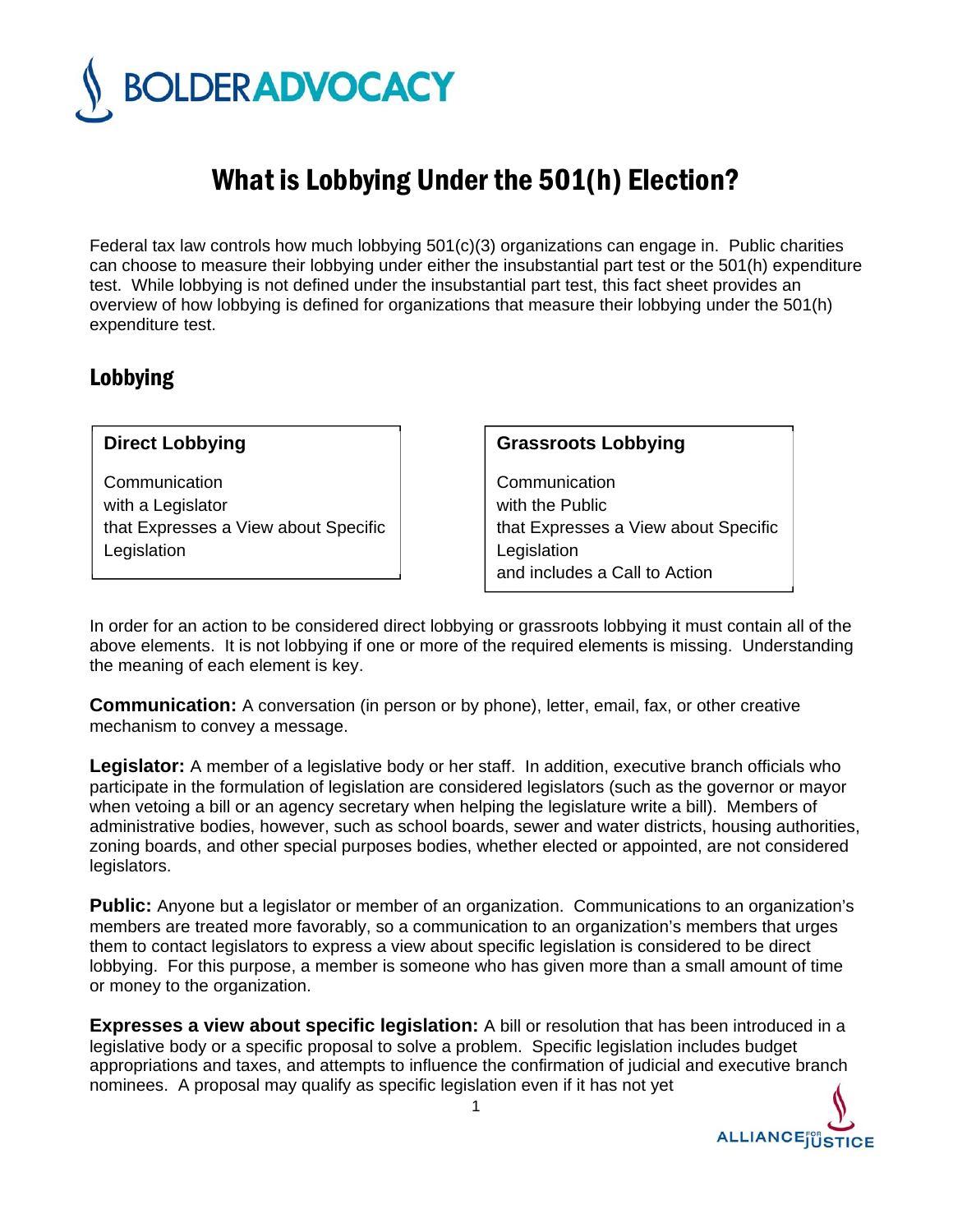

been introduced, been written down, or even fully fleshed out. Specific legislation does not include rulemakings / promulgation of regulations, executive orders, litigation, or attempts to enforce existing laws.

**Call to action:** A specific means of encouraging the communication's recipient to take lobbying action. A call to action must comprise one of the following actions: 1) tell the recipient to contact a legislator; 2) provide information on how the recipient can contact his legislator, such as providing the phone number or address; 3) provide a mechanism for enabling the recipient to contact his legislator, such as a postcard, petition, or email form; or 4) identify a legislator who will vote on the legislation as being opposed to or undecided about the organization's view on the legislation, a member of a legislative committee who will vote on the legislation, or the recipient's legislator.

Ballot measure activity is considered direct lobbying. Although ballot measures, such as referenda, bond measures, and ballot initiatives, are determined at the voting booth, efforts for or against them are considered direct lobbying, not impermissible electoral activity. Efforts aimed at convincing the public to support or oppose ballot measures are direct lobbying since the voting public serves as the legislature.

### Not Lobbying

There are four principal exceptions to these definitions. Any communication that meets one of these exceptions does not count as lobbying:

**Nonpartisan analysis, study or research that presents all sides of an issue**. The communication must provide a full and fair exposition of the underlying facts and it must be made available to the general public, a segment of the general public, or to governmental bodies or employees. The document should provide enough information to allow readers to draw their own conclusions about the issue, even if the report itself contains a specific conclusion. For example, an organization might write a paper discussing the need for access to healthcare by low-income children, which might conclude with a recommendation for increased funding for state child health insurance.

**Responses to written requests for assistance from committees or other legislative bodies**. The communication must be in response to a written request by a legislative body, committee, or subcommittee (not an individual legislator), and it must be made available to all members of the requesting body. As an example, the executive director of a public charity, in response to a written request from the chair of a legislative committee, could testify in support of a clean indoor air bill, without counting the expenses toward the organization's lobbying limits.

**Challenges to or support for legislative proposals that would change the organization's rights or its right to exist**. The communication must be with a legislative body regarding possible actions of that body which could affect the organization's existence, powers, duties, tax-exempt status, or the deductibility of contributions to the organization. For instance, proposed legislation to eliminate the tax-deductibility of contributions to  $501(c)(3)$  organizations would fall within the so-called "selfdefense" exception.

**Examinations and discussions of broad social, economic, and similar problems**.

Communications on general topics which are also the subject of specific